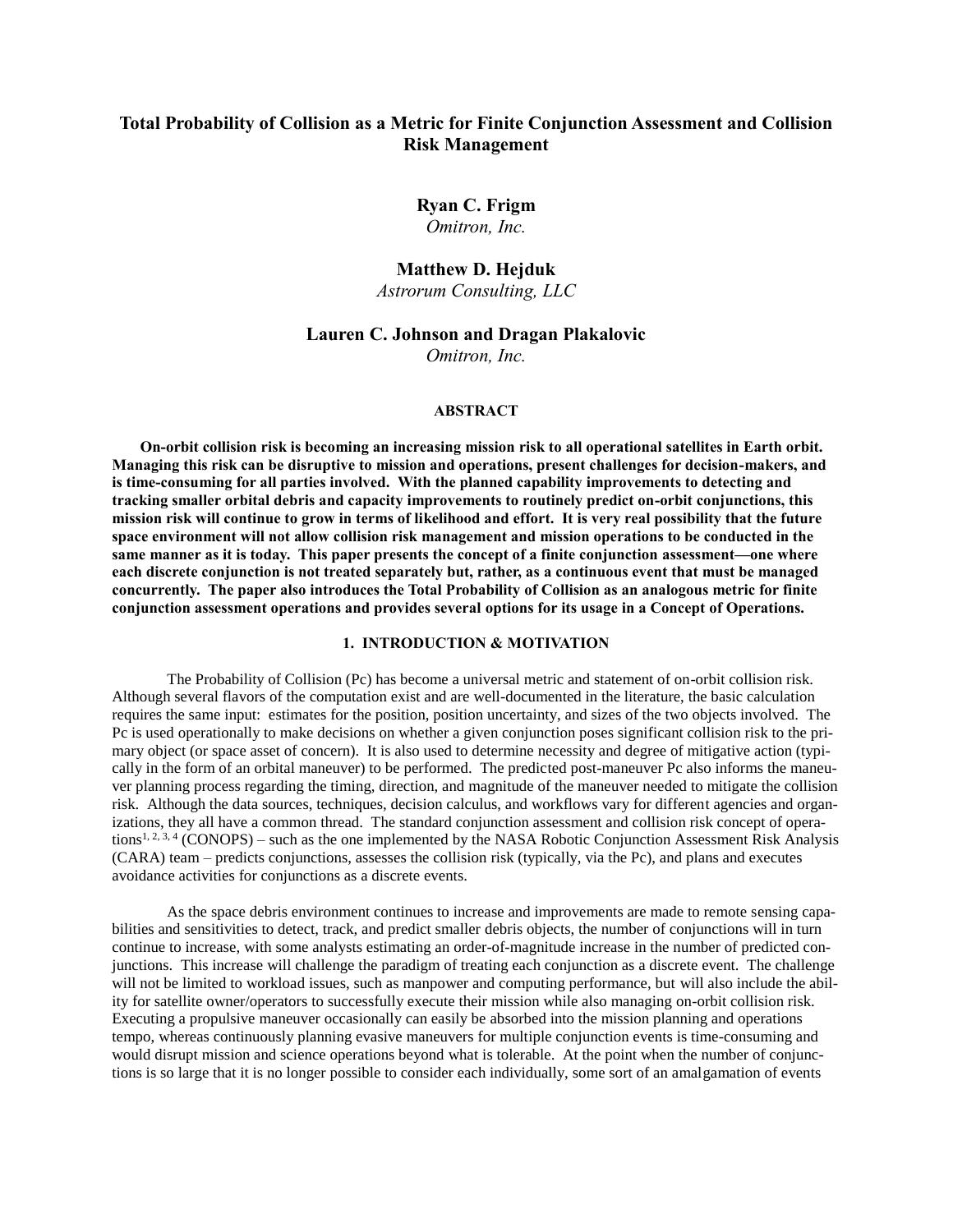and risk must be considered. This shift is to one where each conjunction cannot be treated individually and the effects of all conjunctions within a given period of time must be considered together. This new paradigm can be called finite Conjunction Assessment (CA) risk management.

This paper considers the use of the Total Probability of Collision (TPc) as an analogous collision risk metric in the finite CA paradigm. While the TPc computation is straightforward and its physical meaning is understandable, the implications of its usage operationally require a change in mindset and approach to collision risk management. This paper explores the necessary changes to evolve the basic CA and collision risk management CONOPS from discrete to non-discrete, or finite, CA, including aspects of collision risk assessment and collision risk mitigation. It proposes numerical and graphical decision aids to understand both the "risk outlook" for a given primary as well as mitigation options for the aggregate collision risk. Both concepts make use of the TPc as a metric for finite collision risk management. Several operational scenarios are used to demonstrate the proposed concepts in practice.

### **2. THE TOTAL Pc METRIC**

If a set of *n* probabilistic events are independent, meaning that the outcome of at least one of these events is not dependent on the outcome of any of the others, then the probability of any one of these events' taking place is calculable through a straightforward formula if the individual probabilities of each event are known. In a "Total Pc" context, if a series of conjunction events with the same primary are statistically independent, then the situation is analogous: the risk assessment metric desired is the probability that at least one of these conjunctions could result in a collision. One could, of course, maintain that such a series is not truly composed of independent events because if the primary actually sustains a collision as part of the first event, it would no longer be an intact payload capable of causing a second collision in one of the subsequent conjunctions. While practically true, this is in fact a trivial objection; for the question is not whether collisions will actually take place but the frequency with which the primary and secondary trajectories will align so that for at least one of the conjunctions the objects will pass closer than a pre-defined miss distance.

Leaving the question of actual event independence aside for a moment, if such independence can in fact be presumed, the derivation of the compounding probability formula follows quickly from de Morgan's Laws of Complementarity. For simplicity, the following derivation addresses only three events, but it can easily be generalized to *n* events if desired. One wishes, as shown below, the probability of event A, B, or C taking place:

$$
P(A \cup B \cup C)
$$

$$
=1-P(A\cup B\cup C) \tag{1}
$$

$$
=1-(\overline{P_A}\cap\overline{P_B}\cap\overline{P_C})\tag{2}
$$

$$
=1-(\overline{P_A})(\overline{P_B})(\overline{P_C})\tag{3}
$$

$$
=1 - (1 - P_A)(1 - P_B)(1 - P_C) \tag{4}
$$

$$
= P_A + P_B + P_C - P_A P_B - P_B P_C - P_A P_C + P_A P_B P_C \tag{5}
$$

Eq. 1 rewrites this as the complement of the complement probability. In Eq. 2, De Morgan's Law allows the complementarity to be distributed to each of the three probabilities by inverting the conjunction. One invokes the independence assumption in proceeding to Eq. 3, in which the conjunction of probabilities (*e.g.,*  $P_A \cap P_B$ ) are written out as direct products  $(P_A \cdot P_B)$ . Finally, the complements are written out in a different form in Eq. 4, producing the familiar cumulative probability formula. For three events, this formula is multiplied out fully in Eq. 5. One can see that it is essentially the sum of the three individual probabilities with the intersections subtracted but yet the three-way intersection added. Examining a Venn diagram helps to understand this formula intuitively.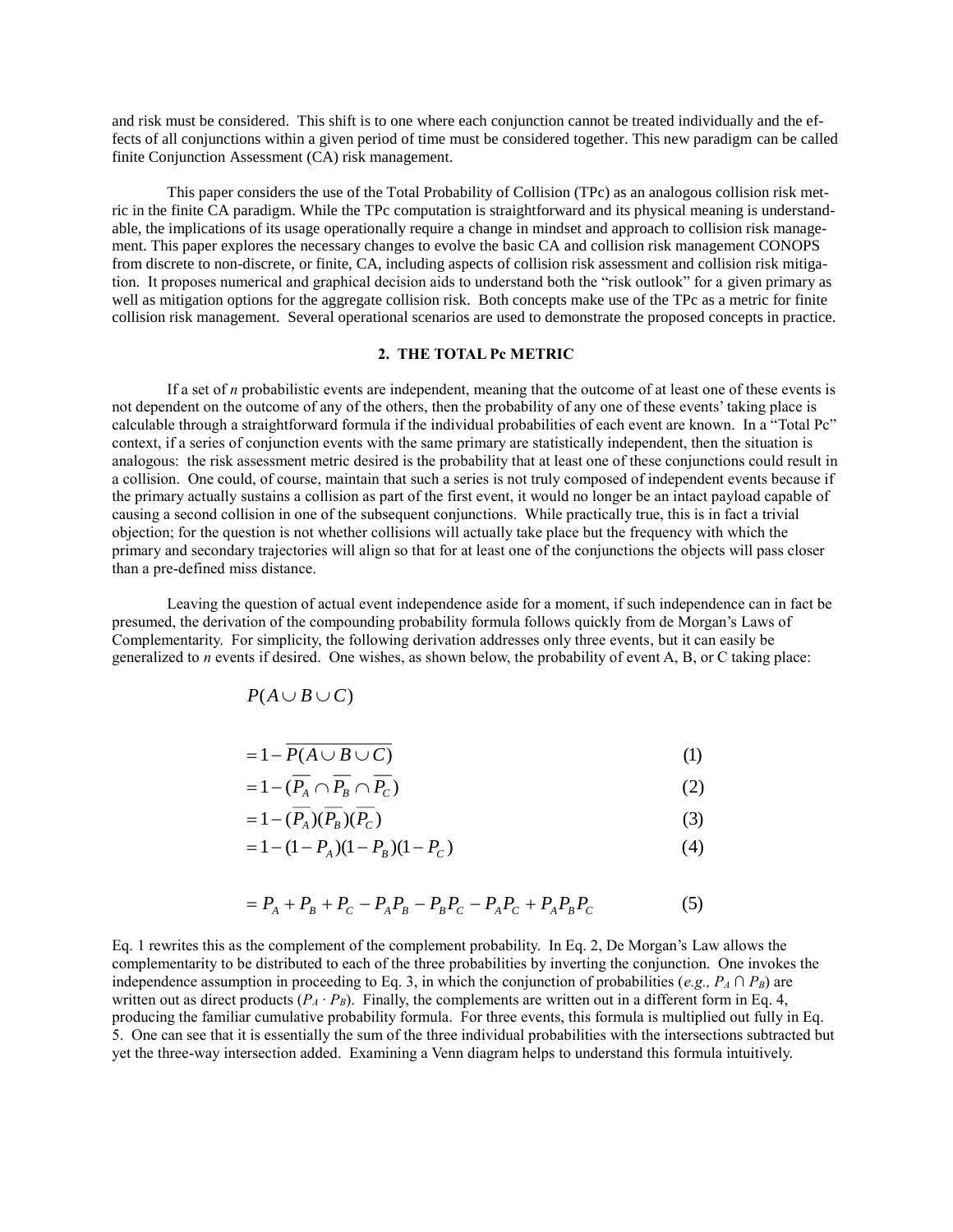

**Fig. 1: Venn diagram illustrating physical meaning of probability compounding formula**

In the diagram above, the three circles represent  $P_A$ ,  $P_B$ , and  $P_C$  in the overall universe U. The red numbers represent the number of times each sub-region is counted if one simply sums the three probabilities  $(P_A + P_B + P_C)$ . By subtracting off the regions  $P_A P_B$ ,  $P_B P_C$ , and  $P_A P_C$ , one ends up subtracting off the middle section three times, which leaves it unrepresented; this is why  $P_A P_B P_C$  needs to be re-added as the last term in the formula (Eq. 5).

Returning to the issue of event independence, it is not difficult to postulate independence in a situation in which one primary encounters a set of conjunctions but each against a different secondary; there is no reason to suppose that a close approach with a particular secondary is likely to promote a close approach with some other secondary. However, a situation in which a primary sustains multiple conjunctions with a single secondary—the repeating conjunction scenario—does suggest some level of correlation/dependence and should be investigated more thoroughly.

A repeating conjunction situation between a single primary and secondary that produced three high-Pc conjunctions (all three higher than 1E-04) was identified in the CARA archives and subjected to a Monte Carlo investigation. One million trials were run in which the primary and secondary objects' epoch positions were perturbed (in accordance with their accompanying epoch covariances) and propagated forward. Perturbations were performed both in equinoctial elements (and converted back to Cartesian elements, with only the position perturbations used) and directly in Cartesian space; results are tabulated separately for each approach. New times of closest approach for the three conjunctions were calculated for each pair of trajectories attempted, and the number of cases in which the two trajectories passed within the 20m hard-body radius (HBR) value were tabulated, both for each conjunction independently and as an aggregate (*i.e.,* the number of primary trajectories that violated the HBR value for any of the three conjunctions). The results are summarized in the table below: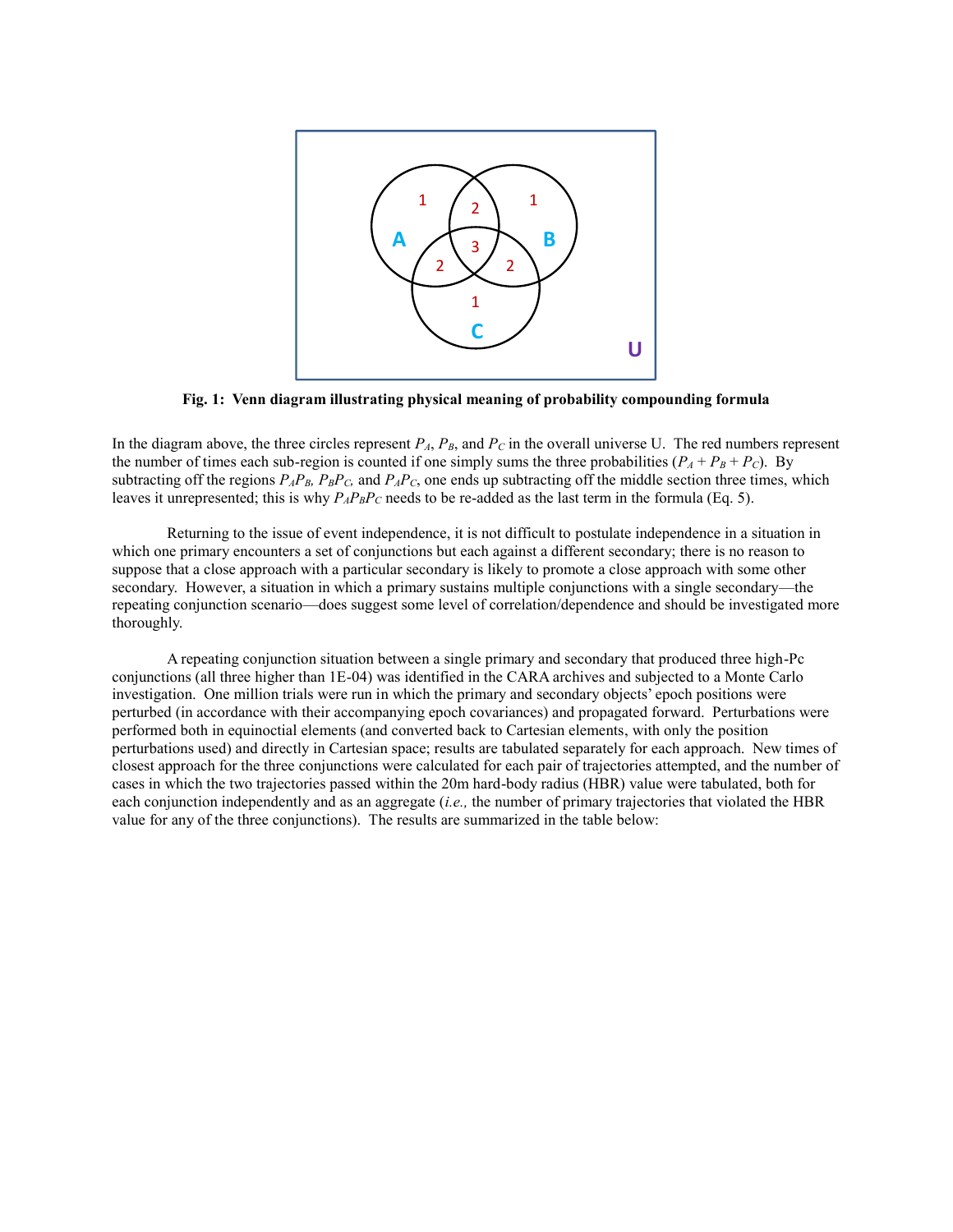| <b>Attribute</b>                                                   |                                     | Equinoctial   | Cartesian            |
|--------------------------------------------------------------------|-------------------------------------|---------------|----------------------|
|                                                                    |                                     | Perturbations | <b>Perturbations</b> |
|                                                                    | $P_{A}$                             | 1.38E-03      | 1.36E-03             |
| From                                                               | $P_B$                               | 8.20E-04      | 8.31E-04             |
| Monte                                                              | $P_C$                               | 6.31E-04      | 7.16E-04             |
| Carlo                                                              | Any compound terms $(P_A P_B \&c.)$ |               |                      |
|                                                                    | $P_A$ or $P_B$ or $P_C$             | 2.84E-03      | 2.91E-03             |
| Formula calculation (Eq. 4), using $P_A$ , $P_B$ , and $P_C$ above |                                     | 2.84E-03      | 2.91E-03             |
| Formula calculation (Eq. 4, using 2-D Pc values for each event     |                                     | 2.29E-03      |                      |
| Difference between MC and 2-D Pc (in orders of magnitude)          |                                     | 0.094         | 0.105                |

There are a number of interesting aspects in this set of results. First, it is somewhat surprising that no "compound" situations were observed as part of the Monte Carlo results—that is, single trajectories that violate the HBR for more than one of the conjunctions. One could argue that simply not enough Monte Carlo trials were run, and undoubtedly if a much larger number were then at least some compound situations would arise; but relatively large numbers of hits for each of the three conjunctions (~600-1500) were observed, so it would seem that at least a few compound cases should have been generated. Given that there were no such situations, the total Monte Carlo result is merely the sum of the three calculated probabilities  $(P_A, P_B,$  and  $P_C)$ ; this will of course introduce a difference between this simple sum and the calculation arising from the formula in Eq. 5; but as shown in the table, the results are identical to three significant figures. Comparing the Monte Carlo results to the total Pc calculated from the 2-D Pc values for each of the three conjunctions produces a less striking match but still quite nice alignment: the difference is only about a tenth of an order of magnitude, and differences in Pc of less than half an order of magnitude are rarely considered operationally significant. While it would be helpful to investigate a larger number of such empirical situations to assemble a more comprehensive gauge of the independence situation, it does seem that, for a case in which this assumption was questionable, the standard compound probability formula performed quite adequately.

## **3. FINITE CA RISK MITIGATION**

It may take the reader by surprise to encounter a discussion of risk mitigation prior to that of risk assessment, for such is a reversal of the usual collision risk management process. However, the use of TPc as a metric for risk mitigation planning is not a new concept, and therefore it makes sense to outline TPc's current usage in operations before treatment of the new concept of operations. The CARA team at NASA GSFC has included and uses operationally the computation of TPc in their maneuver trade space tool, which allows the analyst to examine all of the options for selecting maneuver candidates; and Wysack<sup>5</sup> proposed optimization techniques that included this calculation to automatically select a candidate maneuver.

The reason the use of TPc first appeared in risk mitigation prior to risk assessment is both simplicity and convenience. For a discrete conjunction event, once a decision has been made to plan a maneuver, it follows logically that one ought to consider the effects of that maneuver on other known conjunctions. This concept even predates inclusion of the TPc as a more closed-form consideration of these effects. Since the near beginnings of CA as an operational practice, after planning a potential collision avoidance maneuver the ephemeris containing the maneuver was re-screened prior to execution to ensure that the maneuver itself did not engender a subsequent dangerous conjunction situation. Many advances have occurred, including the first maneuver trade space developed by McKinley<sup>6</sup> and subsequent efforts at CARA to move his construct into a probability-based trade space, which have made the collision avoidance maneuver planning process more robust and executed on more compressed timelines; but the concept of considering the effects of a planned maneuvers on conjunctions other than the trigger event has been in practice for years. Incorporation of the TPc metric into this process was a logical incremental step for risk mitigation. [Fig.](#page-4-0) 2provides an example output from the latest version of CARA's maneuver trade space utility, where the contours represent the post-maneuver TPc for any maneuver size (x-axis) and maneuver timing (y-axis) pairing. There exists some challenges in selecting which post-maneuver conjunctions to consider in this analysis and maneuver planning but those will be discussed in more detail in the risk assessment section.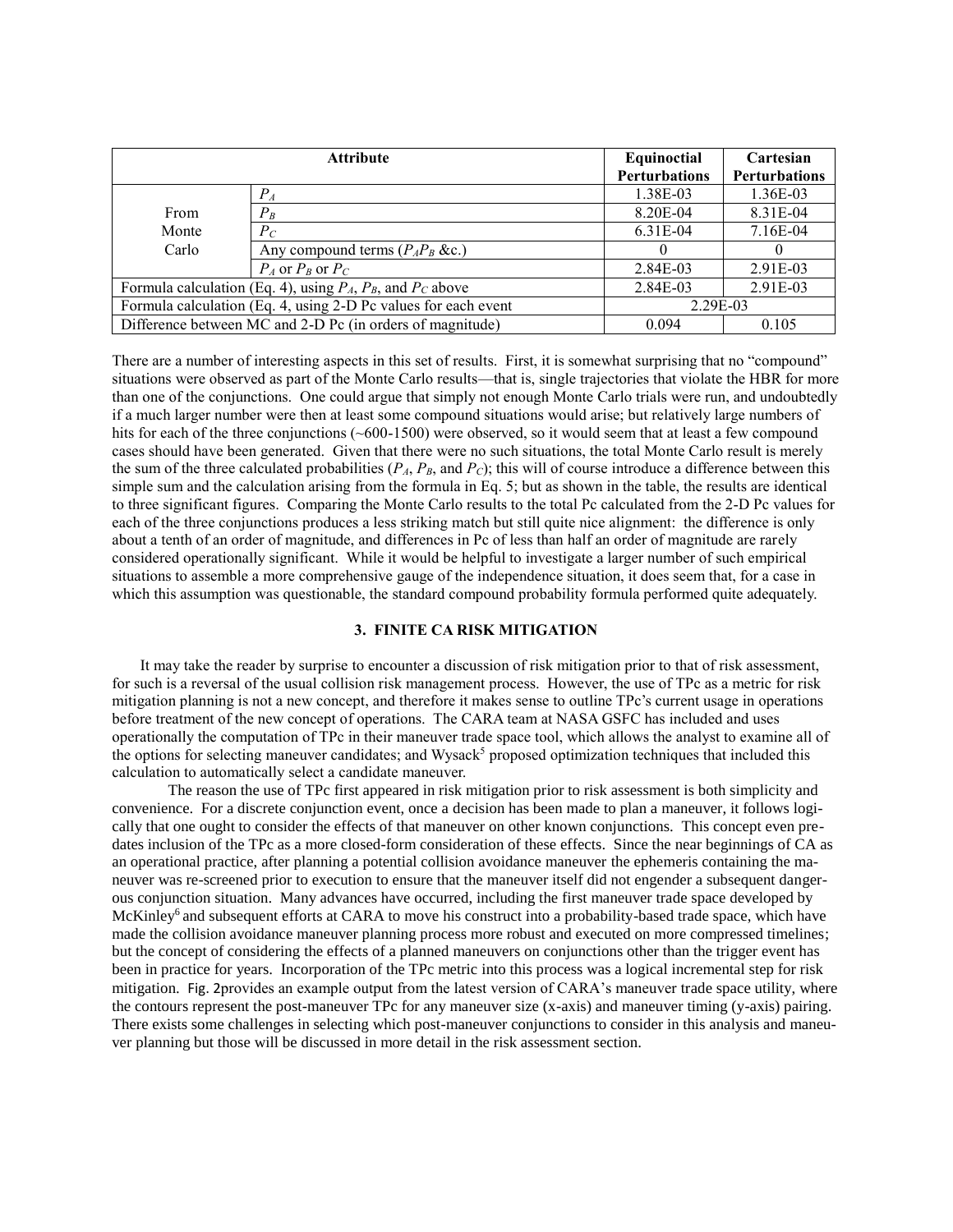

**Fig. 2: Example of a Probabilistic Maneuver Trade Space using TPc**

#### **4. FINITE CA RISK ASSESSMENT**

<span id="page-4-0"></span>Plots like the one shown in [Fig.](#page-4-0) 2 can be used to select a maneuver candidate, or maneuver candidates, that reduce the total collision probability because they have the following property:

*TPc Property: The predicted collision probability, Pc, for any discrete post-maneuver conjunction will be equal or less than the total collision probability, TPc; meaning, if one decides to remediate the TPc to a given risk level, each discrete event will also be remediated to that level (or better).*

#### Using Total Pc for Finite Collision Risk Management

For discrete conjunctions events, Pc has become commonplace as a metric to initiate planning of mitigation activities such as a collision avoidance maneuver. Typically a conjunction is predicted several days in advance of the time of closest approach (TCA) and is updated on a regular basis using new tracking and space environment information. With each update, the Pc can be re-calculated. Each new Pc provides a new estimate of the predicted risk at the TCA for that event; [Fig.](#page-5-0) 3 shows an example of this Pc time history for a given discrete conjunction event, where the Pc (y-axis) for each prediction of the close approach is plotted versus time to TCA (x-axis) and the red line represents the risk threshold, above which maneuver planning is at least considered.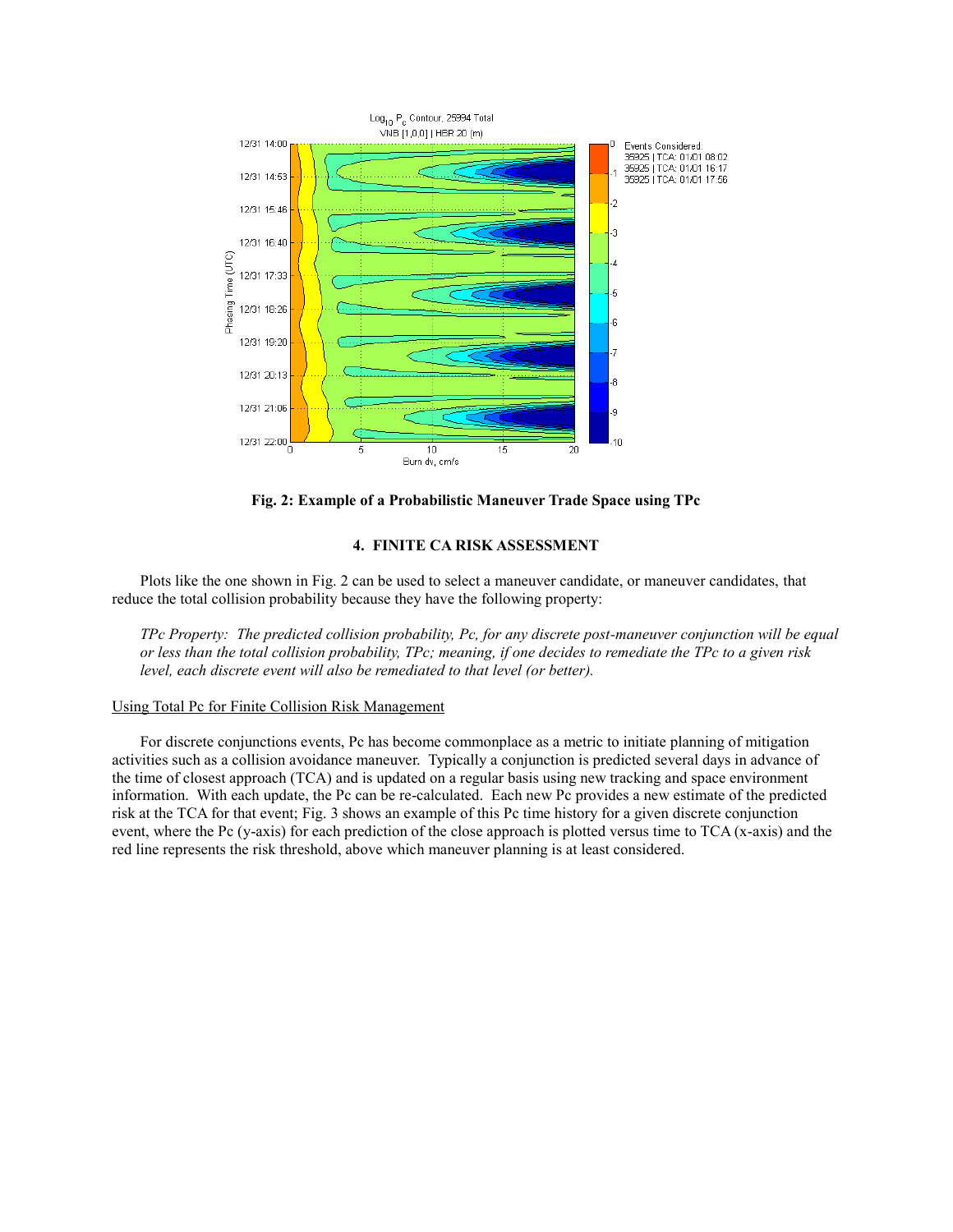

**Fig. 3: Pc Time History and Canonical Pc Behavior for a Discrete Conjunction Event**

<span id="page-5-0"></span>For some events, this evolution of Pc is well behaved and follows the canonical pattern (as is the case in [Fig.](#page-5-0) 3); for some, this evolution is more schizophrenic. Regardless, the Pc still informs the decision-making process of whether planning (and ultimately executing) a collision avoidance maneuver is prudent. For finite collision risk management, TPc can be used similarly to inform the decision-making process on whether mitigation actions should be considered. However, if use of Pc for discrete risk assessment seemed naively straightforward, fear not: the use of TPc for finite risk assessment will not be. These additional considerations will be discussed later in this section but, first, the basic concept will be laid out.

After conjunction assessment—the process of identifying conjunctions, sometimes referred to as a "screening"—is performed, the risk assessment process typically begins with the Pc calculation for each set of input data. The Pc, along with holistic evaluation of the conjunction, forms the basis for risk decisions. With the current size of the space object catalog, the number of conjunctions and number of high-risk conjunctions is quite manageable with a robust concept of operations in place, such as is with organizations like CARA or CNES's Conjunction Analysis and Evaluation Service: Alerts and Recommendations (CAESAR). [Fig.](#page-6-0) 4a depicts the risk outlook for a typical protected asset with the current conjunction density by showing risk as a function of time, from present time to end of the prediction (or screening) period. The first data point on the x-axis represents the discrete conjunction event whose TCA is closest to present time; likewise, the last data point is the furthest. Here, five events are shown that range in event severity as measured by the Pc. This outlook is manageable. The paradigm shift from discrete to finite collision risk management is required when a conjunction assessments are executed against a substantially-larger catalog. [Fig.](#page-6-0) 4b and c depict a much different situation; one in which the number of conjunctions is 5 and 10 times the current conjunction density, respectively. These outlooks are not at all unrealistic given estimates of what is anticipated in terms of tracked orbital debris with Initial Operating Capability (IOC) of Space Fence.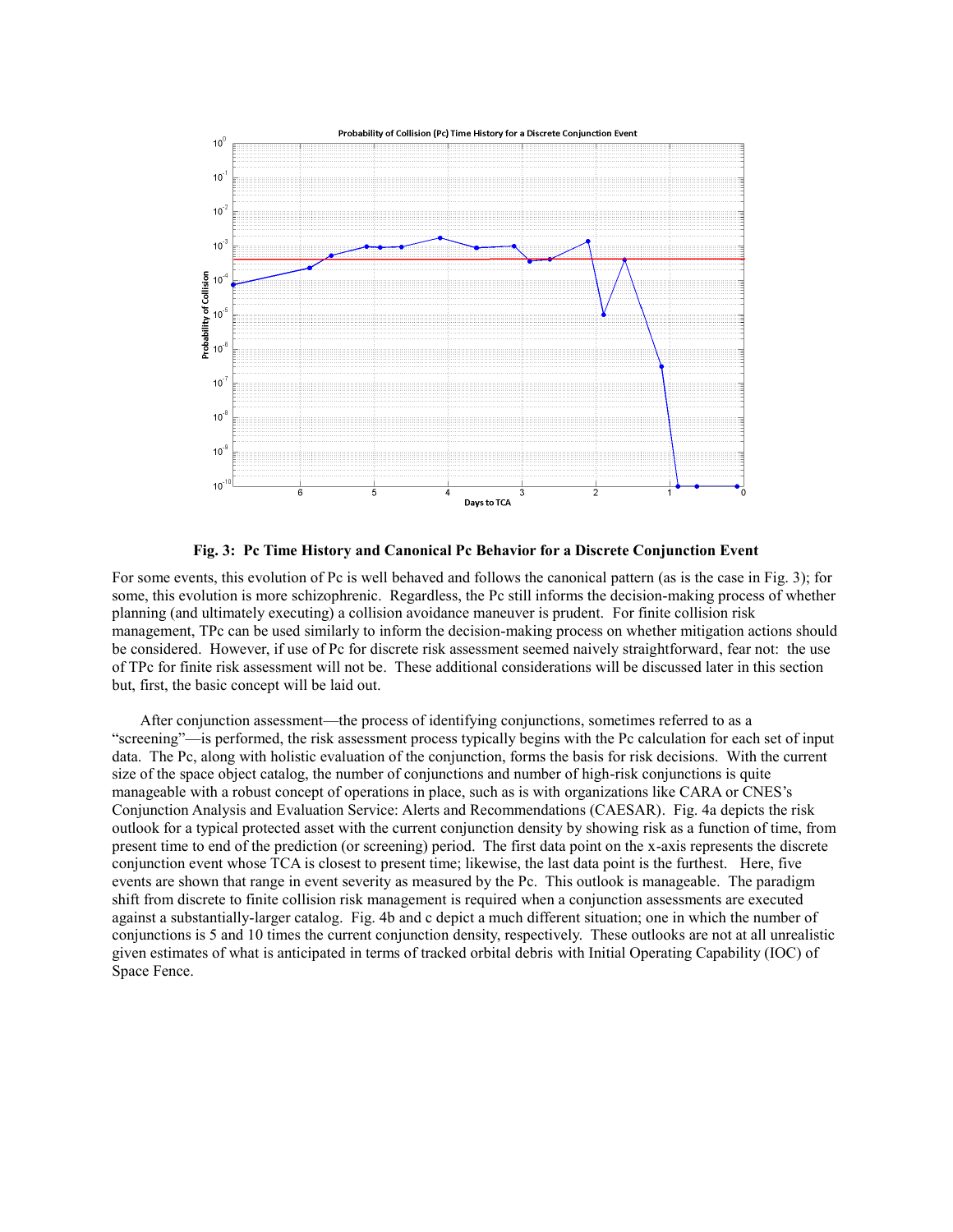

<span id="page-6-0"></span>**Fig. 4: Example Risk Outlook for (a) 1x, (b) 5x, (c) 10x Present-Day Catalog**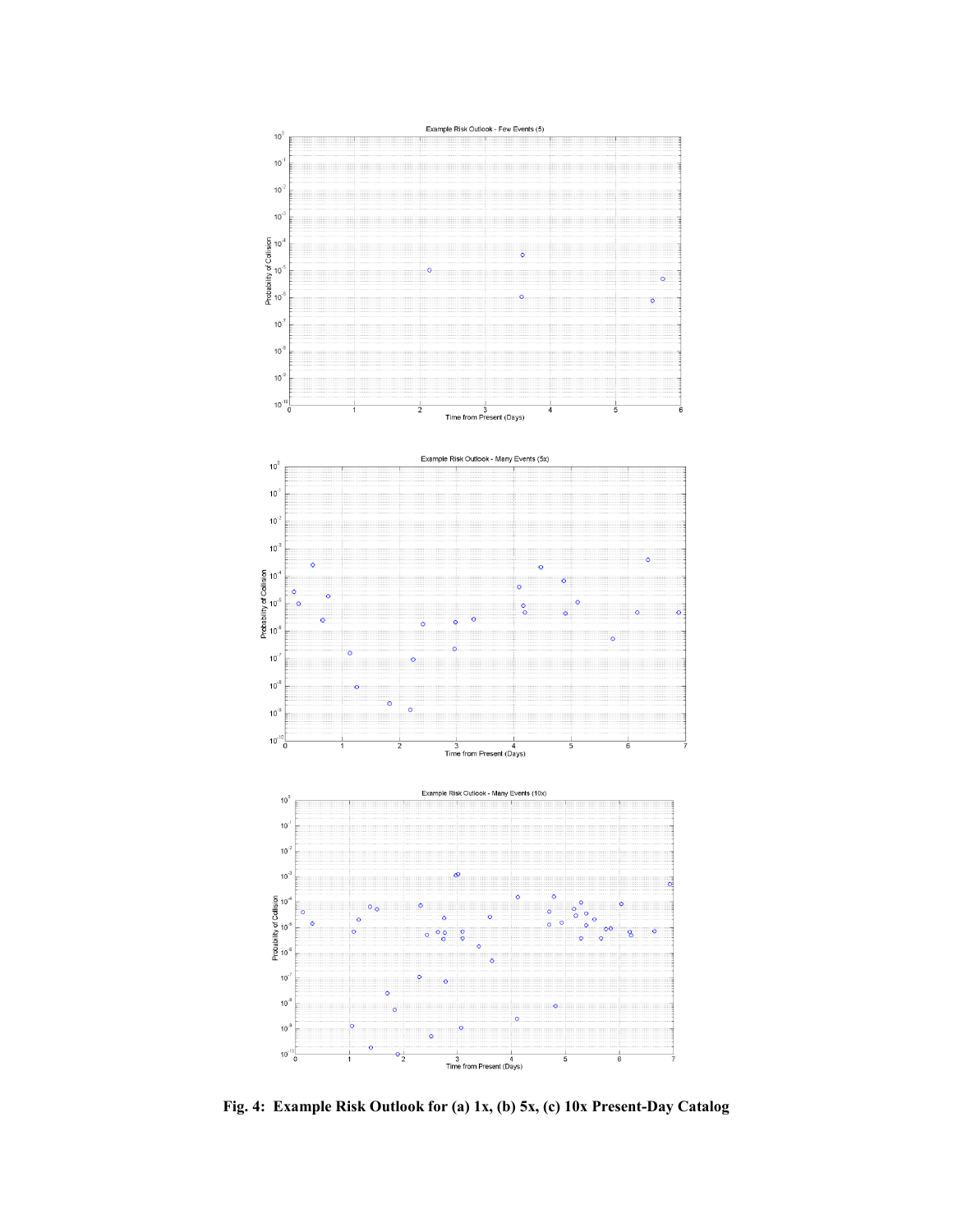In these scenarios, it is no longer feasible to react to discrete events; treating the "group" of conjunctions as an overall collision risk to asset is more tenable. In this situation of performing finite collision management, the discrete conjunctions can, and must, be processed in the same manner. These discrete collision probabilities are the only necessary input for the calculation of the TPc—the TPc for some number of the discrete events is a single numerical value. [Fig.](#page-7-0) 5 shows an example graphical display of how the TPc value might be represented as it grows over time.



#### **Fig. 5: Example Risk Outlook with Discrete Event Pc and Finite Event TPc**

<span id="page-7-0"></span>For this example, it is approximately  $2.25 \times 10^{-4}$  by the end of the 6-day look-forward period. Once a new screening is performed and a new prediction is processed for each conjunction, each Pc and the TPc can be recalculated.

*TPc Property: Total Pc as a single collision risk metric over a finite period of time still retains physical meaning like discrete collision probabilities—TPc is probability that any one of the conjunctions over that finite period of time may result in a collision.*

What is more interesting than the single TPc value at the end of the entire look-forward period is how the TPc accumulates, as represented by the dashed line in [Fig.](#page-7-0) 5. This line shows how the TPc increases with each discrete event that is convolved chronologically. From present time to the end of the consider period, this value will be a step function that is monotonically increasing. While Total Pc provides the single collision threat estimation over a finite period, the TPc accumulation also provides insight into how each contributes to that total risk. TPc accumulation versus time overlay identifies "gaps" in the Total Pc accumulation, over which there are few or no conjunctions or conjunctions with individual collision probabilities that are not significantly adding to the TPc.

*TPc Property: TPc versus time identifies gaps in accumulation which may serve as natural breakpoints for the TPc calculations and target time periods for risk remediation.*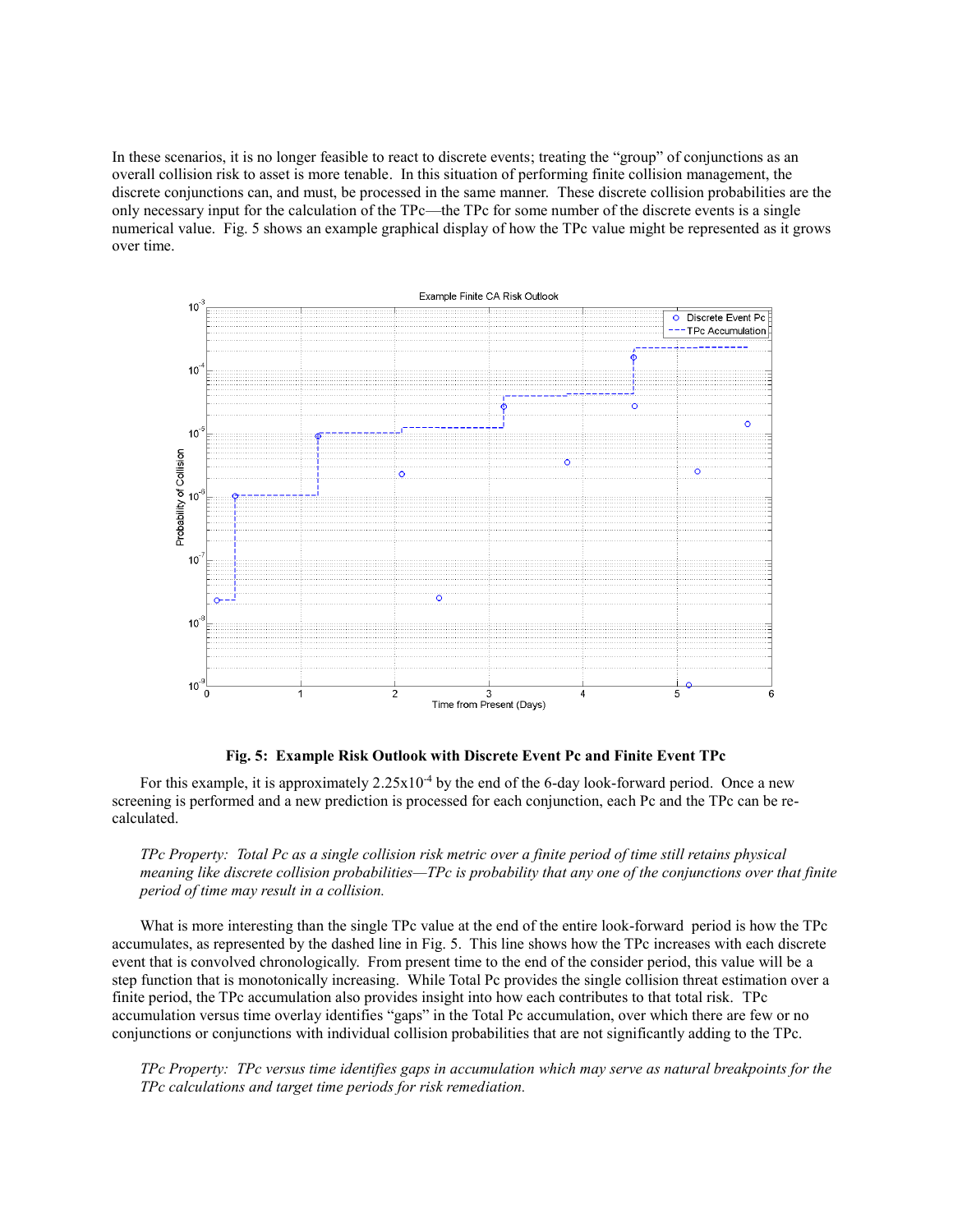Another interesting observation that arises from looking at many simulations of TPc accumulation is that a high TPc does not need to include any high risk discrete conjunctions. A high TPc may result from the convolving of many low risk conjunctions.

*TPc Property: TPc prevents that "false sense of security" from not realizing that many low risk discrete conjunction event may result is higher overall risk of collision to the spacecraft*

## **4. OPERATIONAL CONSIDERATIONS**

For any practitioner of collision risk management, one aspect of every conjunction that is always discussed is the quality of the data used in the Pc calculation. For better or worse, it is typically folded into the decision calculus qualitatively rather than quantitatively. Evaluating data quality is difficult. Newman<sup>4</sup> provided some techniques to look at tracking adequacy, tracking distribution about the orbit, and OD residual analysis. Cerven<sup>7</sup> also provides a comprehensive approach to evaluating covariance realism in this application. There is an open debate within the community on the manner in which quality should be considered in this process. One position, typically embraced by those with a more theoretical and academic perspective, believe that the Pc already incorporates data quality as it uses relative position, uncertainty, and object size information. An opposing view, advanced usually by those who work daily conjunction assessment operations, holds that an additional overlay of data quality must be employed. The common thread is that understanding the quality is as important as the resultant probabilities.

Within the framework of finite risk management, risk assessment will rely on three important factors: likelihood (probability), timing, and quality.

This paper has focused on the TPc as the analogous metric to evaluate likelihood in finite CA, but it is important to mention the timing and quality aspects. If one refers back to [Fig.](#page-7-0) 5, one can imagine different scenarios in which the TPc violates any chosen threshold at different times. It is known that the predicted Pc changes over time for a given discrete event. This dynamic nature will change the TPc and its accumulation over the considered period. Much like what is done in operations today, events that are several days away are often "de-weighted" (even if only by human perception) as it hoped that it will follow the canonical behavior (*i.e.,* with a shrinking covariance will manifest a substantial drop in Pc), and there is additional time to react should it remain a risk. This de-weighting exists in the TPc construct. Contributing events that are further out in time may be excluded from consideration by terminating the TPc accumulation earlier in the look-ahead period, such as over only four days instead of six.

Another option to account for the temporal consideration is to have a time-varying TPc threshold. This methodology would indirectly allocate more weight to nearer-term events that have had the benefit of the rest of the process, namely opportunities for tasking adjudication, more tracking, less propagation, and more operational planning. At the same time it also will not ignore significant TPc values throughout the entire consider period that may be high enough to warrant early maneuver planning and even execution. [Fig.](#page-9-0) 6 provides some examples of what such a time-varying threshold might look like.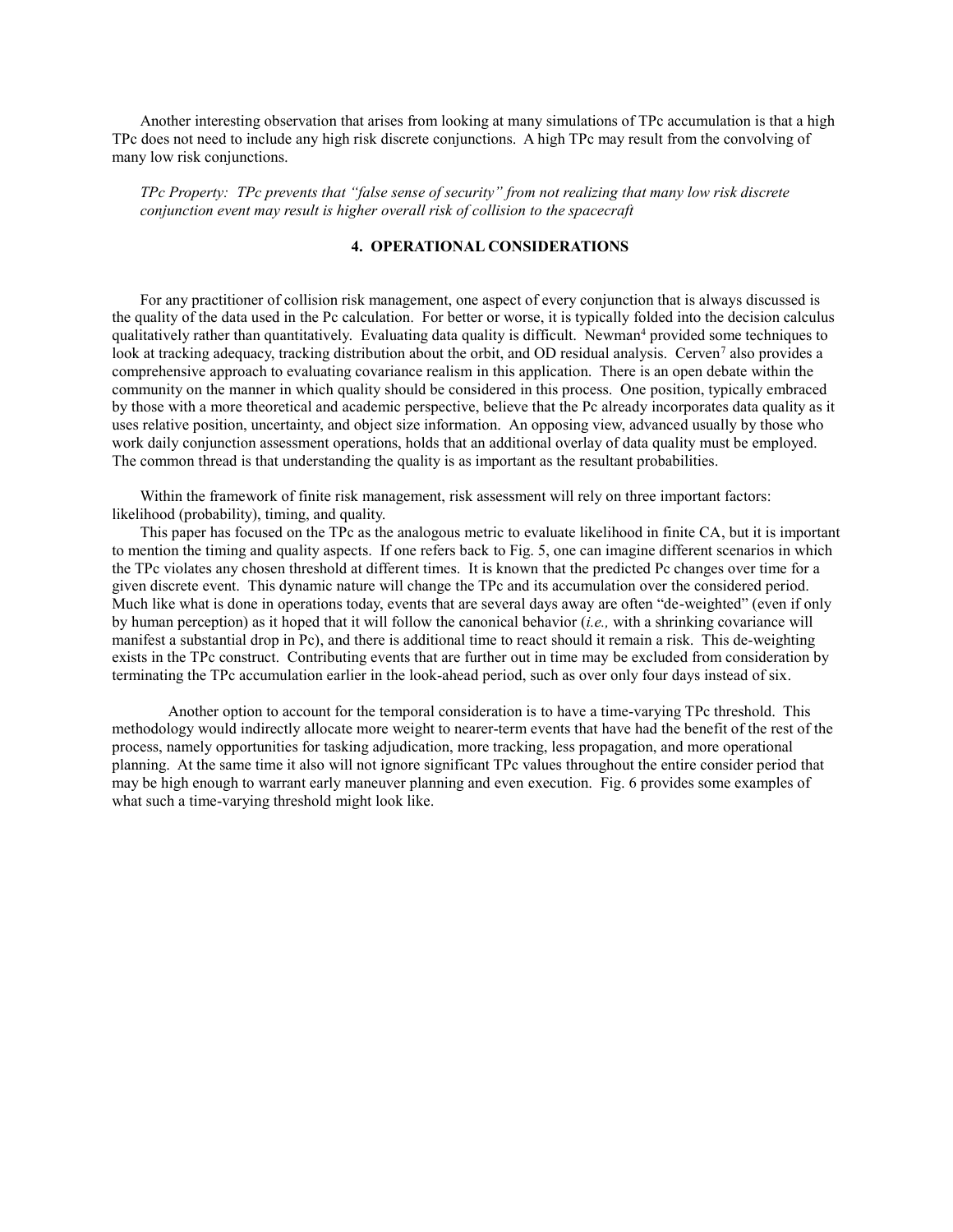

**Fig. 6: Empirical Time-Varying TPc Threshold Options**

<span id="page-9-0"></span>In this case, the threshold is determined empirically by mining historical data from 2011 to 2014 for the Aqua satellite, calculating the TPc for different look-forward periods (from 0.5 to 7.5 days), and summarizing those results at different percentile levels. It is not clear that one would want to use this approach actually to set risk tolerance thresholds, but at least it does show the relationship between the choice of certain thresholds (or threshold curves) and the frequency that such a curve might be encountered with the current conjunction density.

A third option to more directly enfold timing and quality exists. If one truly would like a single encapsulating metric, folding in data quality and reaction time as a weighting function of sorts to the TPc can be done, but only if one is willing to sacrifice the physical meaning. The Pc is the probability that, given the uncertainty represented by the predicted covariance matrices of the two objects, the actual miss distance is less than the hard-body radius. It is possible to develop a single metric that includes all three considerations (probability, quality, and immediacy). A similar concept was proposed by Frigm<sup>8</sup> using fuzzy logic to combine probability and quality information into the Fvalue. The F-value was developed for discrete CA but one can easily envision the extension into finite CA.

#### **6. ADVANCED CONCEPTS**

#### Total Violation Time

One behavior to note when comparing the accumulated TPc against a time-varying TPc threshold is that it is possible for the TPc violations to be dynamic—that is to say, the TPc can be above the threshold at certain points and below at others. One variation of the TPc thresholds described previously to account for this dynamic nature is measuring the amount of the time that the cumulative TPc metric is above the threshold and defining a second threshold for this total violation time. [Fig. 7](#page-10-0) provides an example risk outlook illustrating the TPc Total Violation Time concept. In this example, the period of time over which the total risk is above the time-varying threshold is about 4 days, or about 57% of the entire considered period.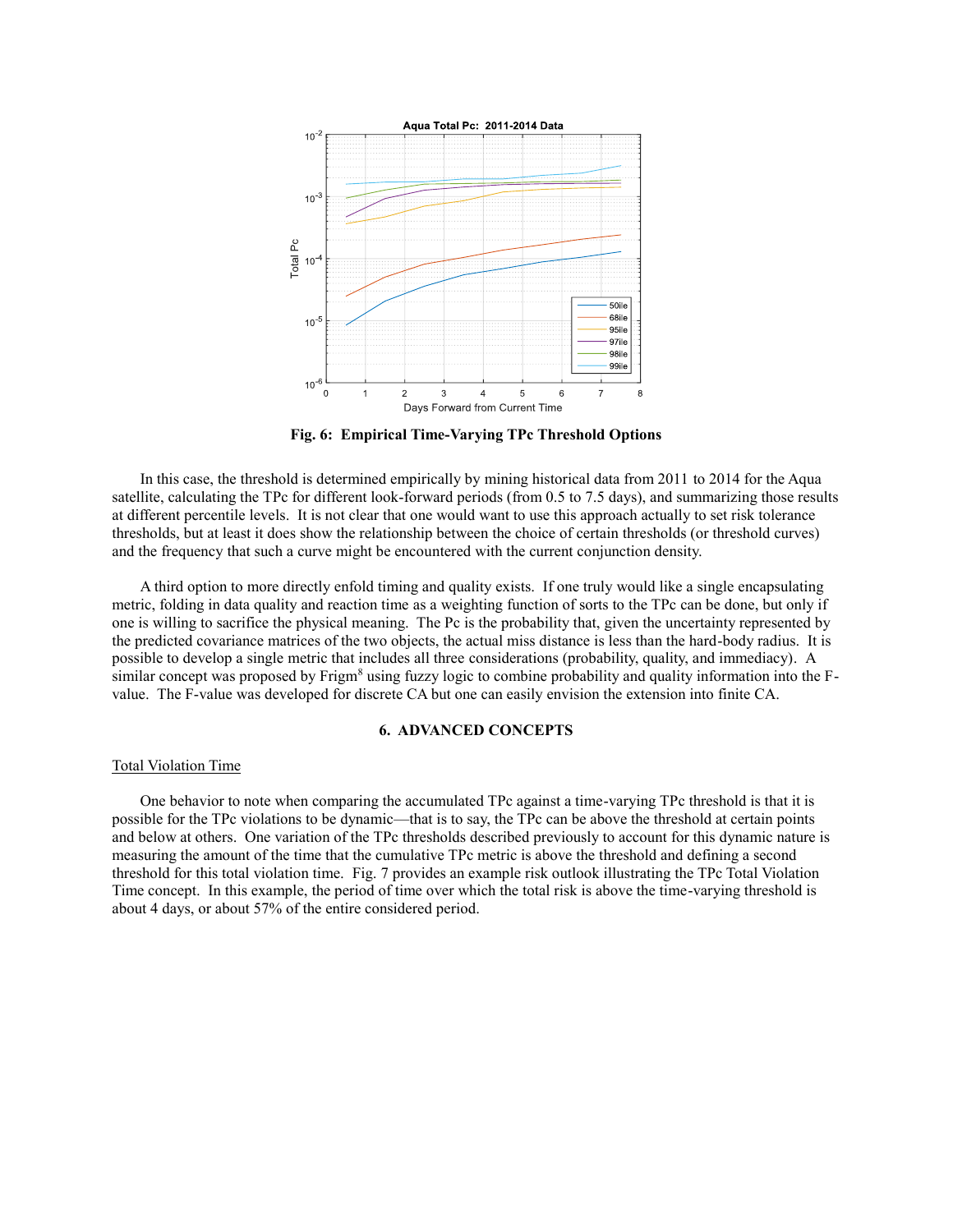

**Fig. 7: Example Risk Outlook illustrating the TPc Total Violation Times**

#### <span id="page-10-0"></span>Collision Avoidance as an Orbit Maintenance Strategy

Given the frequency of collision avoidance maneuvers expected with a substantially larger catalog, coupled with the fact that most operational LEO satellites—particularly Earth-Observing satellites in sun-synchronous orbits—perform regular station-keeping orbital maneuvers, one interesting concept is to use collision avoidance as the primary means for orbit maintenance. Adopting such a strategy would reverse the paradigm that regular orbit maintenance (*i.e.,* drag make-up maneuvers) would be the "long" lead-time maneuvers and collision avoidance maneuvers would be the quick-turn maneuvers. Moreover, many owner/operators are moving towards having "canned" orbital maneuvers prepared, whether on-board or stored command loads on the ground. In this concept, the canned maneuvers may only become necessary when long periods of time have elapsed without the need for a collision avoidance maneuver. This concept offers an advantage in terms of a conservative collision risk posture; that is to say owner/operators could be more risk adverse to plan and execute collision avoidance maneuvers that play into an overall strategy for orbital maintenance rather than against it. A non-collision avoidance orbital maneuver becomes the non-routine event and is only performed when absolutely necessary.

#### **6. CONCLUSIONS & FUTURE WORK**

 On-orbit collision risk management is becoming a ubiquitous and critical part of space mission operations. Technological advancements brought about by the sociopolitical awareness of on-orbit collision as a real and present space mission risk will continue to force the space situational awareness community to challenge current concept of operations and seek improved ways of doing business. The sun is setting on the days of evaluating discrete conjunctions uniquely. This paper has presented the concept of finite collision risk management and the treating of all prediction conjunctions in a finite look-forward period as a single risk to be assessed and mitigated. Such a paradigm shift is likely to be only one step towards preparing for the future of space operations, but some modification along these lines of the current paradigm is rapidly becoming necessary.

## **7. ACKNOWLEDGEMENTS**

The authors would like to thank Lauri Newman, Marissa Heron, and the entire NASA Robotic Conjunction Assessment Risk Analysis team at NASA GSFC, Colorado Springs, and Vandenberg AFB for their continued